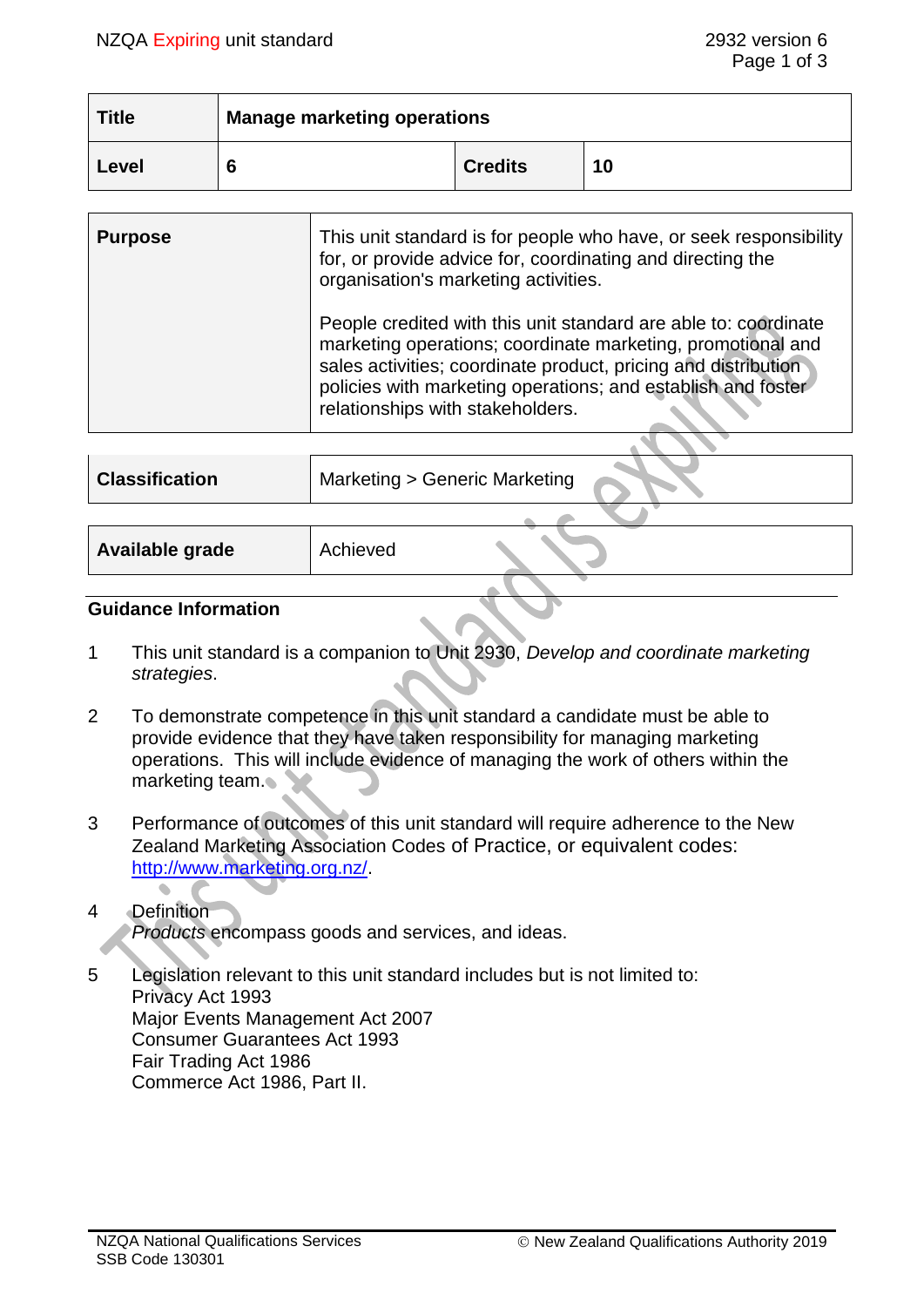# **Outcomes and performance criteria**

#### **Outcome 1**

Coordinate marketing operations.

#### **Performance criteria**

- 1.1 Coordination ensures marketing is implemented according to strategic marketing plans.
- 1.2 Resources are allocated to marketing activity according to strategic marketing plans.
- 1.3 Marketing performance is reviewed and reassessed against marketing objectives.
- 1.4 Budgets are monitored for adherence to strategy.
- 1.5 Personnel policies are maintained to contribute to marketing activities and objectives.
	- Range may include but is not limited to job descriptions, pay and conditions, performance appraisal, professional development.

#### **Outcome 2**

Coordinate marketing, promotional and sales activities.

## **Performance criteria**

- 2.1 Sales programmes are monitored to ensure that selling efforts and sales are directed towards market areas of greatest potential to the organisation.
	- Range sales-force organisation, sales territory coverage, personal selling.
- 2.2 Promotional programmes are monitored to ensure marketing communication objectives are achieved.

Range advertising, sales promotions, public relations.

## **Outcome 3**

Coordinate product, pricing and distribution policies with marketing operations.

#### **Performance criteria**

- 3.1 Product mix is monitored for ability to meet profitability objectives.
- 3.2 New and existing product performance are reviewed and corrective actions recommended to correct negative product variances.